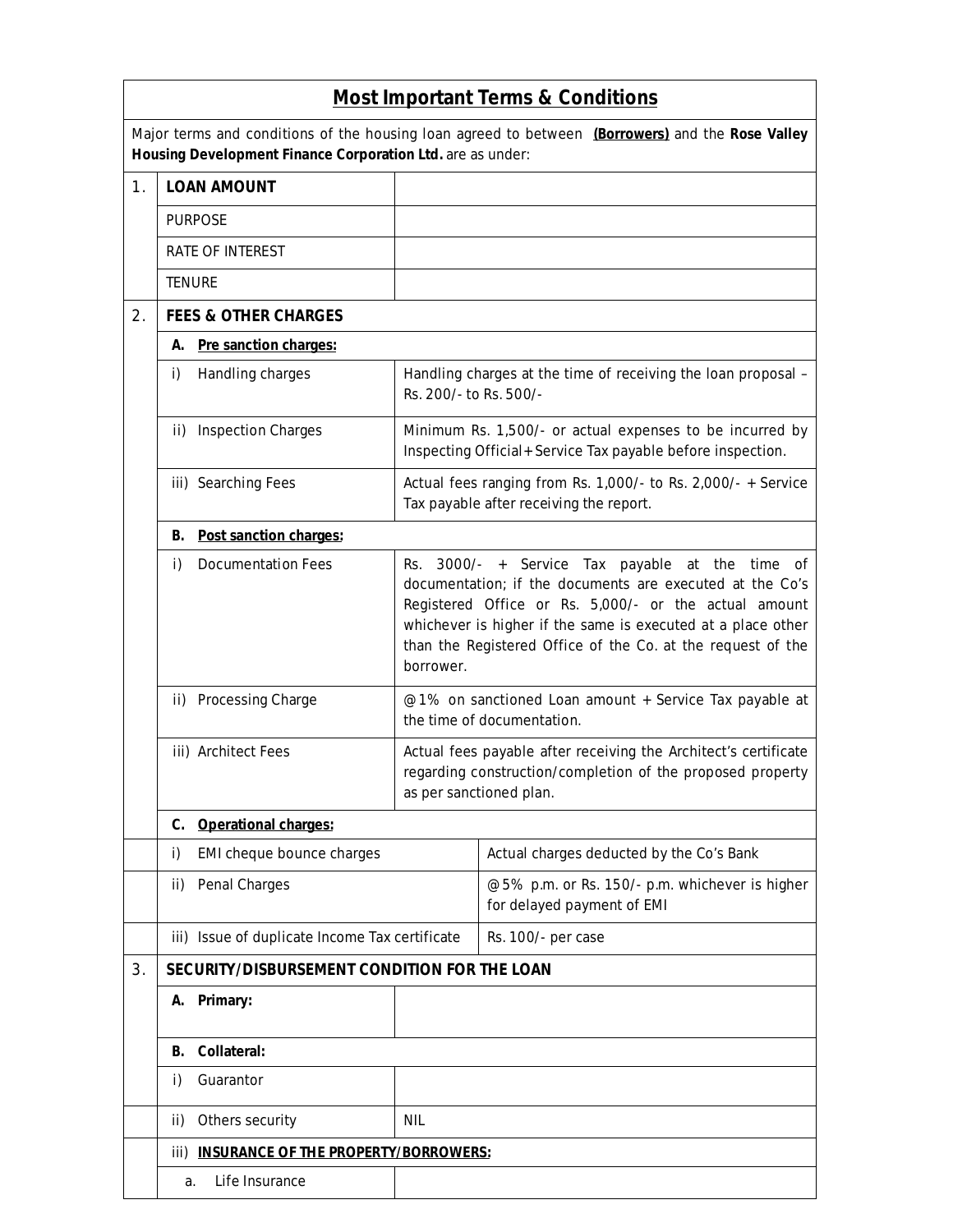|    | b. GIC                                                                                                                                                                                                  | Property in question will be brought under the GIC Insurance<br>on the current market value. Yearly premium to be borne by<br>the borrower and to be realized by debit to his/her loan<br>account. |                                        |                                                    |  |  |
|----|---------------------------------------------------------------------------------------------------------------------------------------------------------------------------------------------------------|----------------------------------------------------------------------------------------------------------------------------------------------------------------------------------------------------|----------------------------------------|----------------------------------------------------|--|--|
| 4. | <b>CONDITIONS FOR DISBURSEMENT OF THE LOAN</b>                                                                                                                                                          |                                                                                                                                                                                                    |                                        |                                                    |  |  |
|    | Equitable mortgage of the property<br>А.                                                                                                                                                                |                                                                                                                                                                                                    |                                        |                                                    |  |  |
|    | Assignment of life insurance policy<br>В.                                                                                                                                                               |                                                                                                                                                                                                    |                                        |                                                    |  |  |
|    | Submission of Approved Building Plan<br>C.                                                                                                                                                              |                                                                                                                                                                                                    |                                        |                                                    |  |  |
|    | Stages of construction and phases of<br>D.<br>disbursement, Architects certificate for<br>stages of construction/completion/<br>certificate<br>completion<br>the<br><b>of</b><br>appropriate authority. |                                                                                                                                                                                                    |                                        |                                                    |  |  |
|    | Other statutory approvals required if<br>Е.<br>any                                                                                                                                                      |                                                                                                                                                                                                    | N.A.                                   |                                                    |  |  |
| 5. | <b>REPAYMENT OF THE LOAN &amp; INTEREST</b>                                                                                                                                                             |                                                                                                                                                                                                    |                                        |                                                    |  |  |
|    | Moratorium period<br>А.                                                                                                                                                                                 |                                                                                                                                                                                                    |                                        |                                                    |  |  |
|    | Amount of EMI<br>В.                                                                                                                                                                                     |                                                                                                                                                                                                    |                                        |                                                    |  |  |
|    | Total No. of EMI<br>C.                                                                                                                                                                                  |                                                                                                                                                                                                    |                                        |                                                    |  |  |
|    | Intimation of change of Rate<br>D.<br>of Interest (ROI)                                                                                                                                                 |                                                                                                                                                                                                    |                                        |                                                    |  |  |
| 6. | BRIEF PROCEDURE FOR RECOVERY OF OVERDUES                                                                                                                                                                |                                                                                                                                                                                                    |                                        |                                                    |  |  |
|    | (a) Telephonic follow up                                                                                                                                                                                |                                                                                                                                                                                                    |                                        |                                                    |  |  |
|    | (b) Written reminder                                                                                                                                                                                    |                                                                                                                                                                                                    |                                        |                                                    |  |  |
|    | Personal visit<br>(C).                                                                                                                                                                                  |                                                                                                                                                                                                    |                                        |                                                    |  |  |
|    | (d) Lawyer reminder for payment of overdue EMIs                                                                                                                                                         |                                                                                                                                                                                                    |                                        |                                                    |  |  |
|    | (e) Lawyers final recall notice                                                                                                                                                                         |                                                                                                                                                                                                    |                                        |                                                    |  |  |
| 7. | <b>CUSTOMER SERVICES</b>                                                                                                                                                                                |                                                                                                                                                                                                    |                                        |                                                    |  |  |
|    | (a) Visiting hours at the office:                                                                                                                                                                       |                                                                                                                                                                                                    |                                        | 10.30 am - 5.00 p.m.                               |  |  |
|    | (b) Details of person to be contacted for customer service                                                                                                                                              |                                                                                                                                                                                                    |                                        | Ms. Nibedita Das / Mr. Bijay Das<br>(M) 9903313333 |  |  |
|    | Procedure to obtain the following including timeline there for<br>(c)                                                                                                                                   |                                                                                                                                                                                                    |                                        |                                                    |  |  |
|    | Loan A/c Statement<br>(i)                                                                                                                                                                               |                                                                                                                                                                                                    | On request of the borrower             |                                                    |  |  |
|    | (ii) Photocopy of title documents                                                                                                                                                                       |                                                                                                                                                                                                    | On written application of the borrower |                                                    |  |  |
|    | (iii) Return of original documents on<br>closure/transfer of the loan                                                                                                                                   |                                                                                                                                                                                                    | On written application of the borrower |                                                    |  |  |
|    | (iv) Certificate for IT Rebate to file<br>Income Tax return                                                                                                                                             |                                                                                                                                                                                                    | On request of the borrower             |                                                    |  |  |
| 8. | GRIEVANCE REDRESSAL : There can be instances that Borrowers are not satisfied with the<br>certain service of the Company. In such cases Rose Valley Housing Development Finance                         |                                                                                                                                                                                                    |                                        |                                                    |  |  |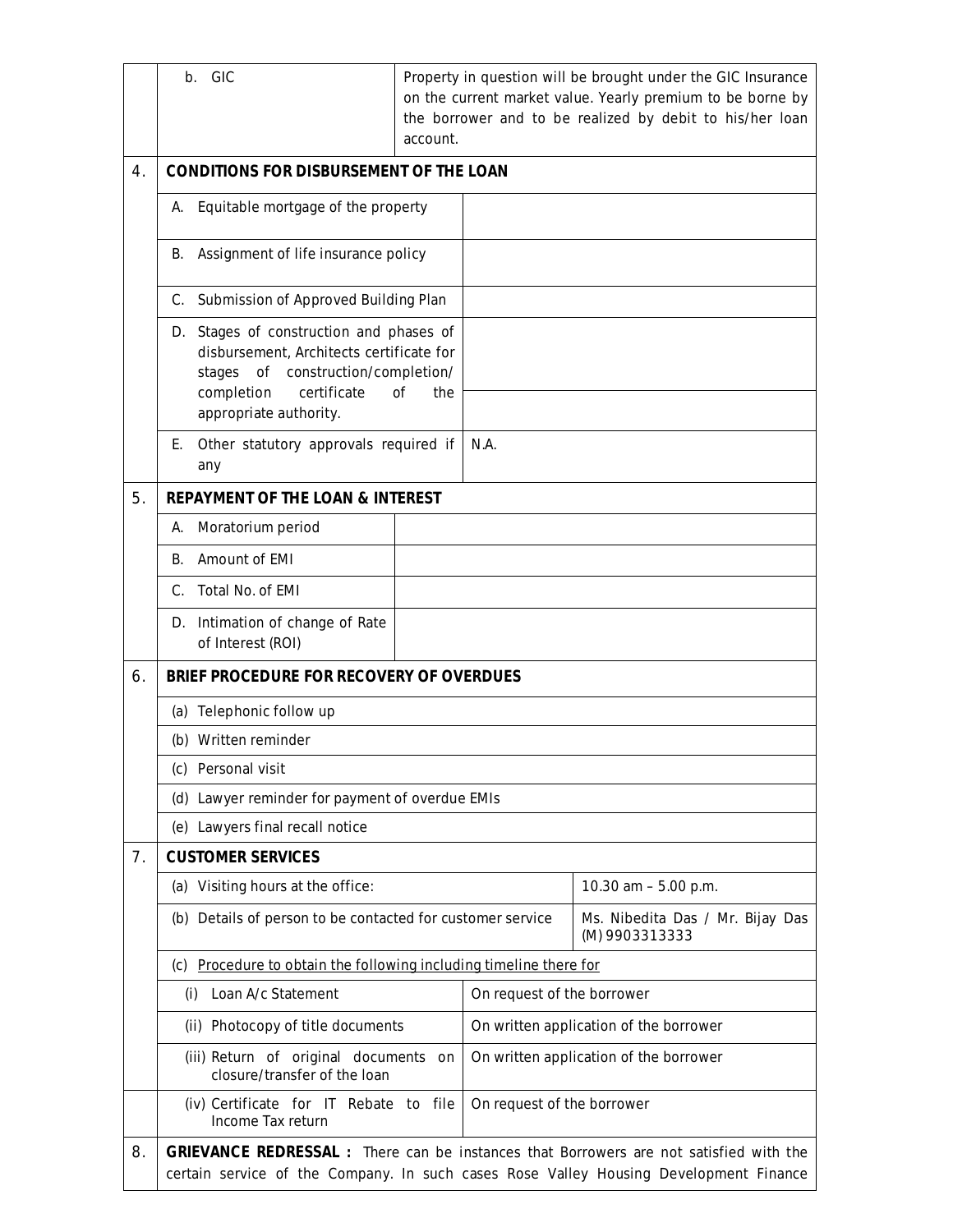Corporation Limited (RVHDFCL) has a special cell to redress the grievance of its customers/borrowers. The person can contact the following official of RVHDFCL or send the grievance by filling up the following interactive Form at rvhomeloan.com; (a) Grievance Redressal Officer Mr. R. K. Howlader (b) Address **5 Mangoe Lane, 1st Floor, Room No. 101, Kolkata- 1** (c) Contact No. 9674528352 (d) Email address research [rkhowlader@rosevalleyindia.com](mailto:rkhowlader@rosevalleyindia.com) (e) Turnaround time for resolve the issue 21 Days In case Borrower is not satisfied with the decision taken by the concern person or the same remains unresolved beyond 21days they may approach to Complaint Redressal Cell - National Housing Bank at their website (nhb.org.in) or write to, **Complaint Redressal Cell**, Department of Regulation and Supervision, National Housing Bank, 4<sup>th</sup> Floor, Core 5A, India Habitat Centre, Lodhi Road, New Delhi - 110023

The above terms and conditions have been read by the borrower/s/read over to the borrower by Sri/Smt./Ms.\_\_\_\_\_\_\_\_\_\_\_\_\_\_\_\_\_\_\_\_\_\_\_\_\_\_\_\_\_\_\_\_\_\_\_\_\_\_\_\_\_\_ of the company and have been understood

by the borrower/s.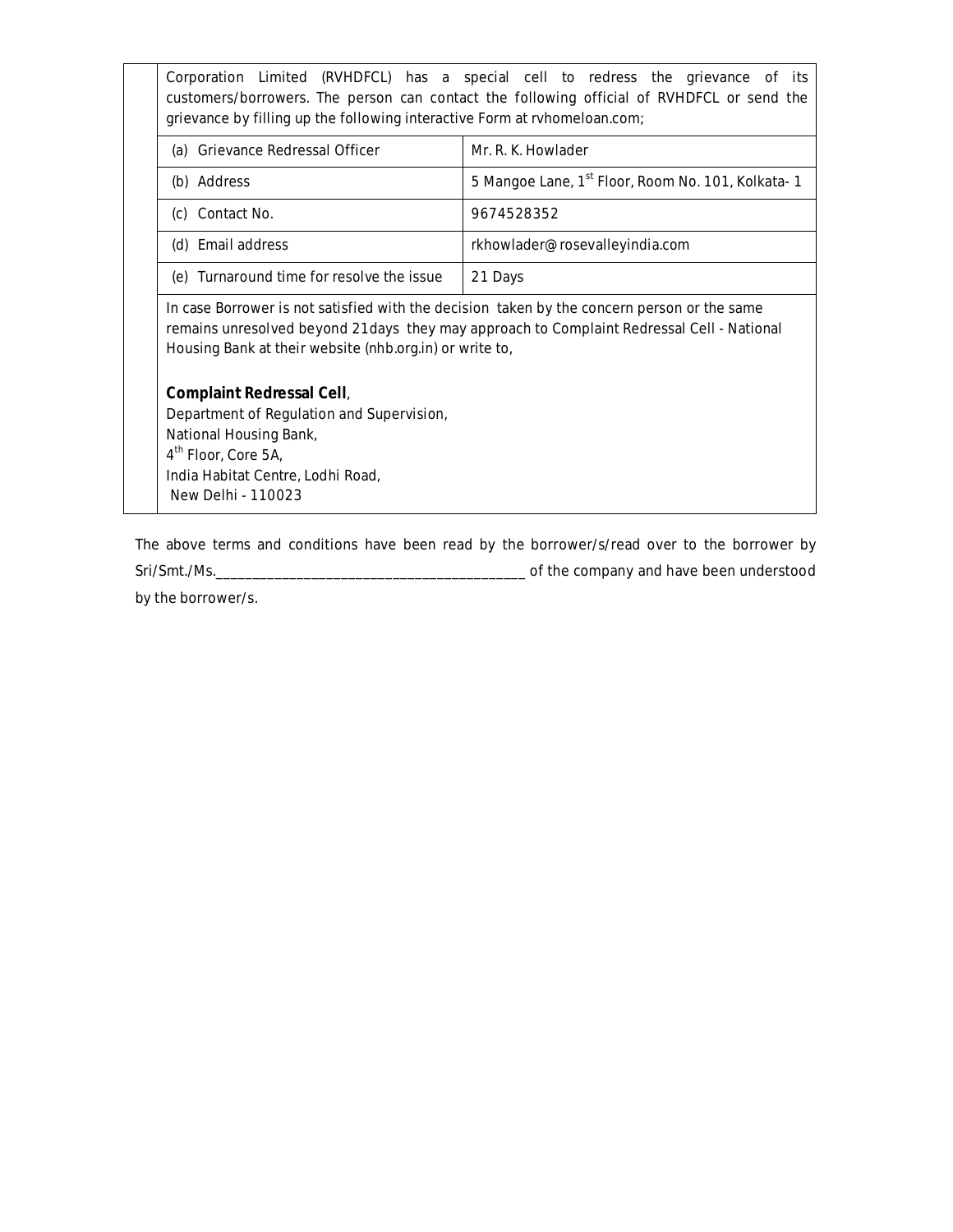## **Other Terms of Sanction :**

- 1. Loan will be disbursed on completion of all the formalities relating to the documentation / creation of security.
- 2. The loan will be disbursed as per the terms mention in Agreement for sale / in phases not more than four for the purpose of construction.
- 3. The margin for project (where the same is not entirely covered by the cost of land) to be paid either up front or proportionately before disbursement of each installment.
- 4. For construction …………. % of total project cost will be disbursed in phases not exceeding four; based on progress of construction. The last installment of …….….% should be disbursed only after being satisfied that ..........% of the construction work has been completed.
- 5. In case of purchases of house / flat the amount will be paid by the Manager's Cheque / DD directly to the Seller.
- 6. For construction, disbursement of loan fund will be made only at the discretion of the Company or at mutually agreed terms, in such case the end use of the fund is to be ensured. A certificate has to be obtained from the Co. empanelled Architect regarding construction/completion of the property at per sanctioned plan of the local authority. **Required fees payable to the Architect will be borne by the borrower.**
- 7. The borrower will submit to the Company photograph of the house/flat for which the loan has been given.
- 8. The Company representative will have free access to the house/flat for inspection purpose during the pendency of the loan as and when required by the Company.
- 9. In respect of Take Over Loan, on adjustment of the outstanding loan with the transferor Company/Bank/Institution, the company shall take delivery of the original title deed and create the mortgage in its books for securing the loan.
- 10. In case of delay of payment of EMI by one or more, penal interest @5% pre month or Rs. 150/- p.m. whichever is higher, will be charged.
- 11. In case of repayment of loan by monthly PDCs, at the time of availing the loan minimum 36 nos. of PDCs are to be submitted to cover installments of immediately next 36 EMIs and next lot of PDCs to be submitted before the previous lot is exhausted. This process should continue on an ongoing basis till entire loan is liquidated. The date of the PDCs should be the date of 1<sup>st</sup> disbursement of the loan due from the next month. Separate monthly PDCs are to be submitted for the moratorium period interest amount.
- 12. Property purchased/constructed out of the loan fund; will be brought under G.I.C Insurance cover of fire, earthquake, water logging and miscellaneous accident risks under H.F.C Mortgage clause at the cost of the borrower till the period of the loan is not fully repaid.
- 13. The sanction does not vest in any way the right to claim any damage against the Company for any reason whatsoever.
- 14. **The sanction is valid for 6 months only from its issue date; the applicant has to avail the loan within that period.**
- 15. The borrower can use the electronic mode of receipts/ payments viz., e-receipts & e-payments for transfer of fund. No charge will be levied by the company for such use of electronic mode.